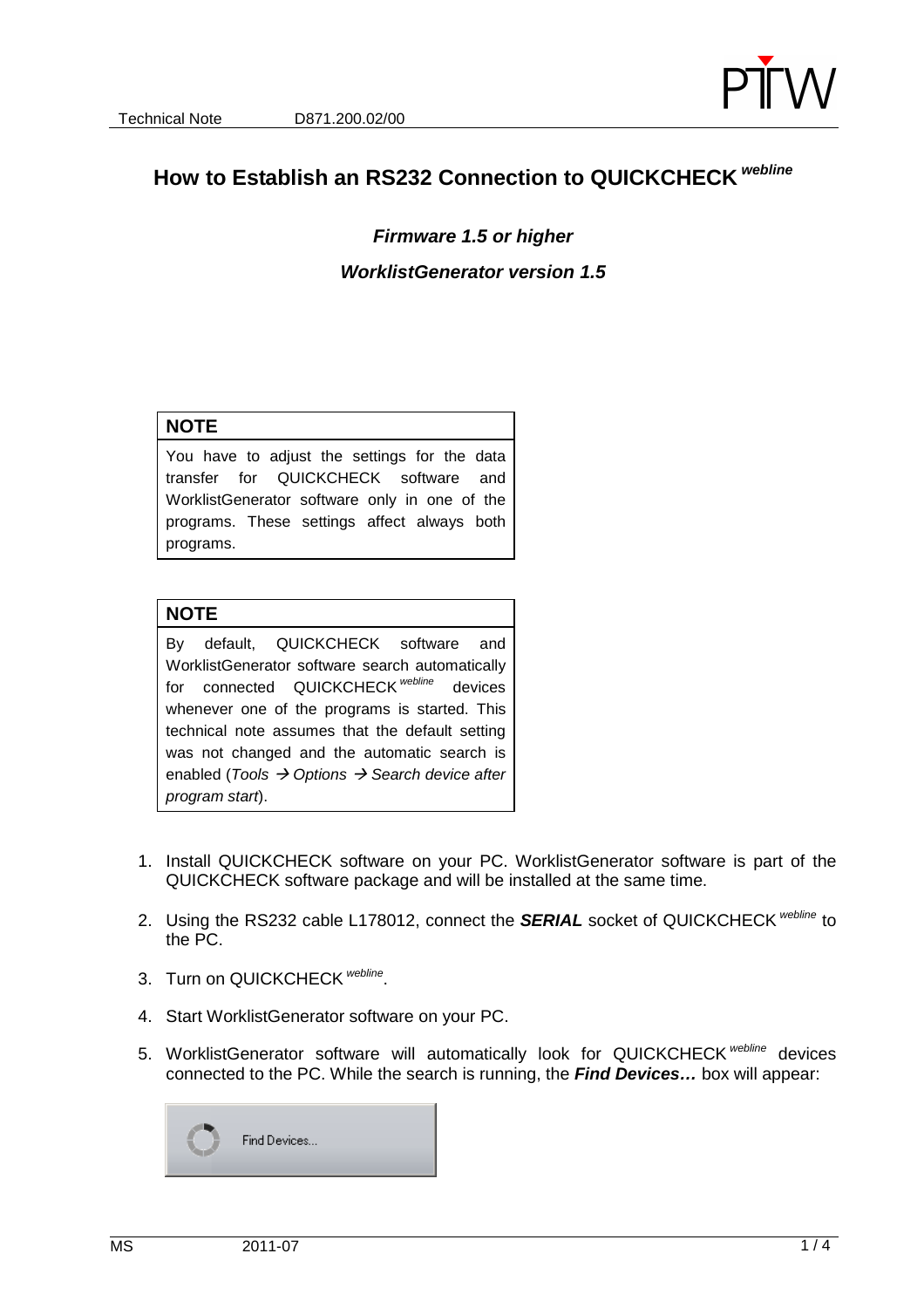

6. If the automatic search found a QUICKCHECK webline connected to your PC or the network, the **QUICKCHECK Devices** dialog will appear, listing all connected devices:

| <b>QUICKCHECK Devices</b>                                                    |              |
|------------------------------------------------------------------------------|--------------|
| Select Device<br>LAN; HostName=QUICKCHECK-11; SER=11<br>RS232; COM1; SER=440 |              |
|                                                                              |              |
|                                                                              |              |
|                                                                              | Cancel<br>OΚ |

Check the serial number(s) of the device(s) in the **QUICKCHECK Devices** dialog (SER=...) to make sure your QUICKCHECK webline appears in the list. Select the device for which you want to set up the new connection. Click **OK**. The WorklistGenerator software will automatically set up the connection.

7. If the QUICKCHECK webline you want to connect is not listed in the **QUICKCHECK Devices** dialog or if an error message appears, the connection could not be created. Check again if the device is turned on and properly connected to your network. Restart the software.

#### **NOTE**

The automatic search function checks for the last established connection first.

- As long as the last established connection is detected, this connection will be used.
- If the last established connection cannot be found, the program searches for other connected devices and lists them in the **QUICKCHECK Devices** dialog. You can either select one of the detected connections to set it up in the software, or click **Cancel** to keep the previous connection as standard setting.
- If the program cannot detect any connections, an error message appears.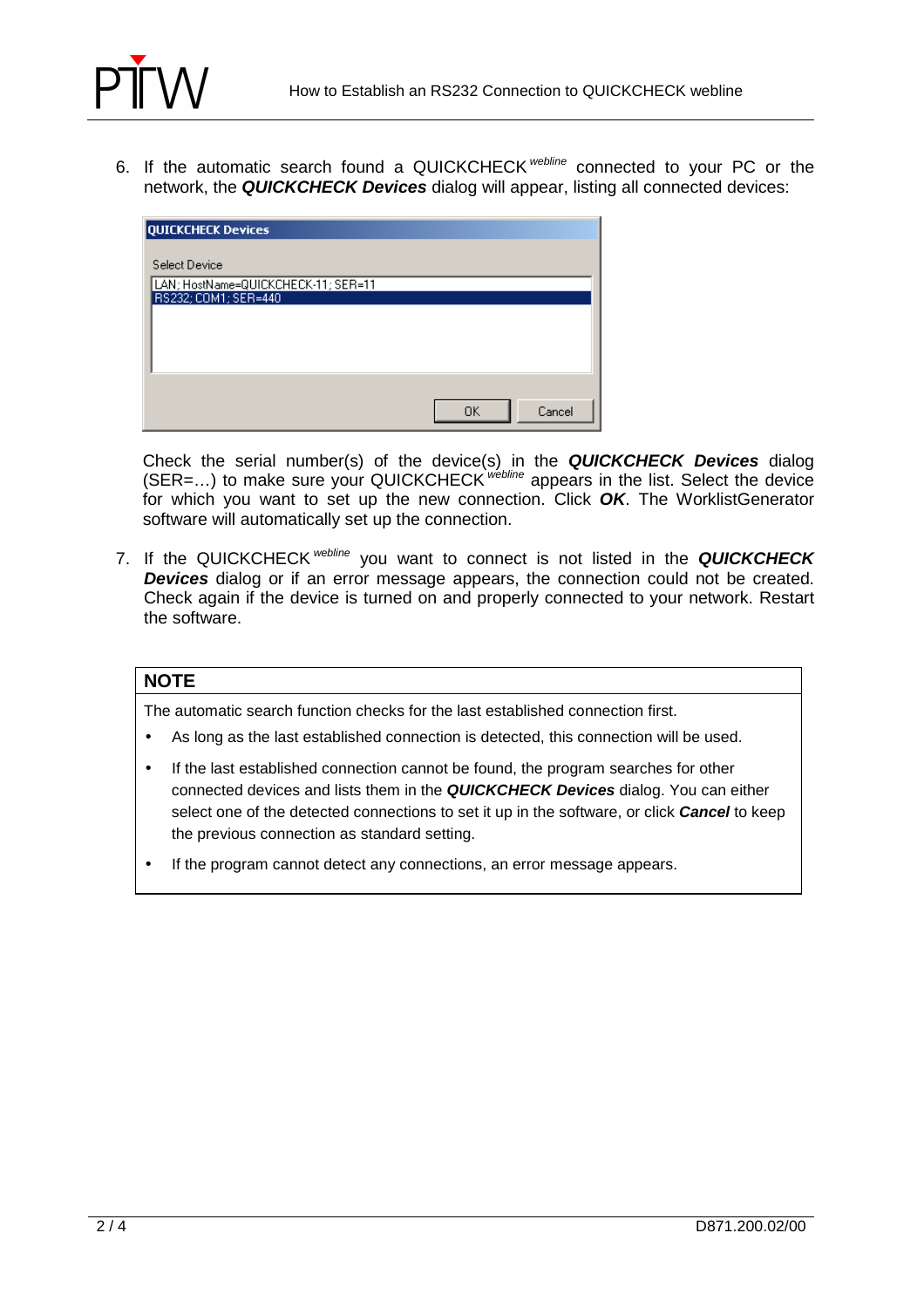

### **Appendix A**

#### **NOTE**

The default baud rate set for QUICKCHECK<sup>webline</sup> is 57600. It is usually not necessary to change the default baud rate of the connection.

However, if you experience communication problems because you are using long cables (>20m) or slow PC interface drivers, it might be necessary to reduce the baud rate.

If you need to change the baud rate setting, you have to adjust the baud rate of the device manually. The device search will automatically change the baud rate of the connection in WorklistGenerator and QUICKCHECK software once you restart the software.

#### **Setting the Baud Rate for QUICKCHECK webline**

- 1. Turn on QUICKCHECK Webline.
- 2. At the device, use the cursor control key ▶ to position the cursor on **More…** in the menu line of the measurement window and press **OK**.
- 3. Use the cursor control key▶ to position the cursor on Setup and press **OK**.

You are now in the setup menu:



4. Use the cursor control key ▼ to highlight the menu item **Configure interfaces** and activate it by pressing **OK**.